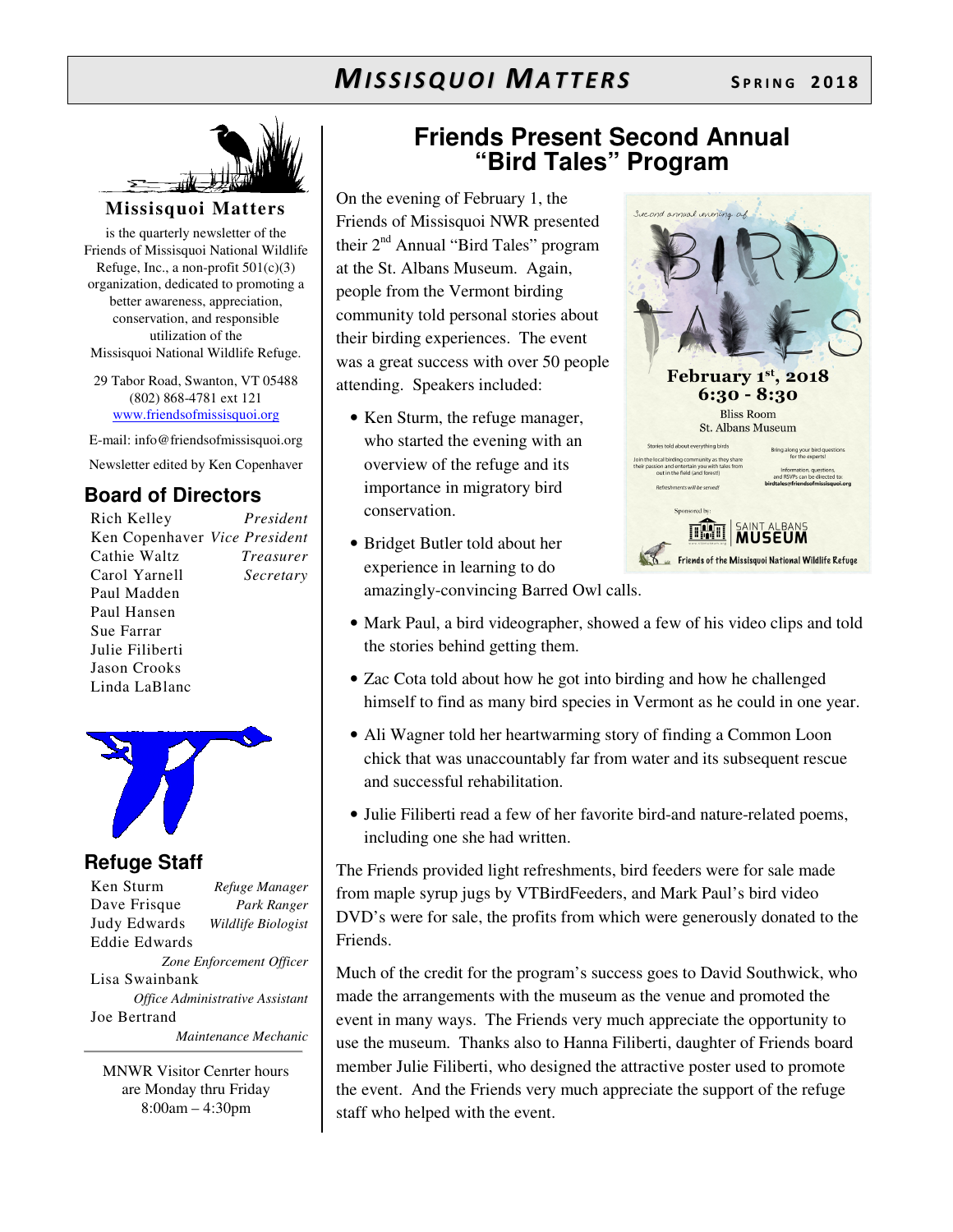## **Refuge Manager's Update – February 2018**

*by Ken Sturm, Refuge Manager, Missisquoi NWR* 

Winter is typically a season where things slow down a bit at the refuge. Our staff takes a breather and reflects on the previous season and begins planning for the next. To a large extent this is what we have been doing this winter, although there has been much to keep us busy. Our biologist, Judy has been working on the refuge's Habitat Management Plan. This document sets a plan for how the refuge will manage the various habitats on the refuge to meet specific wildlife objectives. It's a daunting task but one well suited for the winter months.

Our Park Ranger, Dave, has been working on outreach for the annual Junior Duck Stamp program. This state-wide program encourages teachers to work with students to learn about wetlands and waterfowl. The project culminates as the students submit original artwork to the refuge for an art contest. The winner of the contest competes for the national honor of being the Junior Duck Stamp for 2018. But better yet is the process undertaken by students to learn about waterfowl and the importance of wetland and wildlife conservation. If you are interested in this program, please contact Dave Frisque at our office (802-868-4781).

Birding can be a bit slow during the winter, but this year has been a bit unusual. Thanks to a Snowy Owl who has been making her home at the refuge along Tabor Road, we have seen much more traffic and visitors than usual in the last two months. This juvenile Snowy Owl has been made famous on social media lately and is very photogenic – I have seen almost daily posts of this owl on the Vermont Birding Facebook site (as well as good views out my office window)! Interestingly this owl had green markings on its wings, which turns out to be a mark from a wildlife rehabilitation center in Saint-Hyacinthe, Quebec, about 60 miles north of the refuge. We are fortunate to have such a long-term visitor from the north who seems to be enjoying the hunting opportunities in refuge grasslands! It's also nice to know that this bird seems to be doing just fine after getting well at a rehabilitation center.

The winter also brought ice jamming and flooding to the local community and parts of the refuge along route 78. This emergency was a reminder to review and reauthorize the refuge's Mutual Aid Agreement with the towns of Highgate and Swanton. This agreement allows both towns and the refuge to share resources during natural disasters and other emergencies. Though not required this time around it was good to ensure these agreements are in place for any future emergency needs.

As for the refuge, two parking lots along route 78 were flooded and subsequently froze solid. Thanks to VTRANS and the town of Swanton, the Black/Maquam Trail parking area was opened up and used as a staging area for emergency response operations during and directly after the flood. However, the Louie's Landing parking lot and Mac's Bend Road are still covered in ice. It's likely we won't be able to clear the ice until a persistent thaw. Damage to the parking areas and Mac's Bend Road will surely require attention this spring once the ice melts, but we are fortunate to have escaped much of the damage that our neighbors are still dealing with.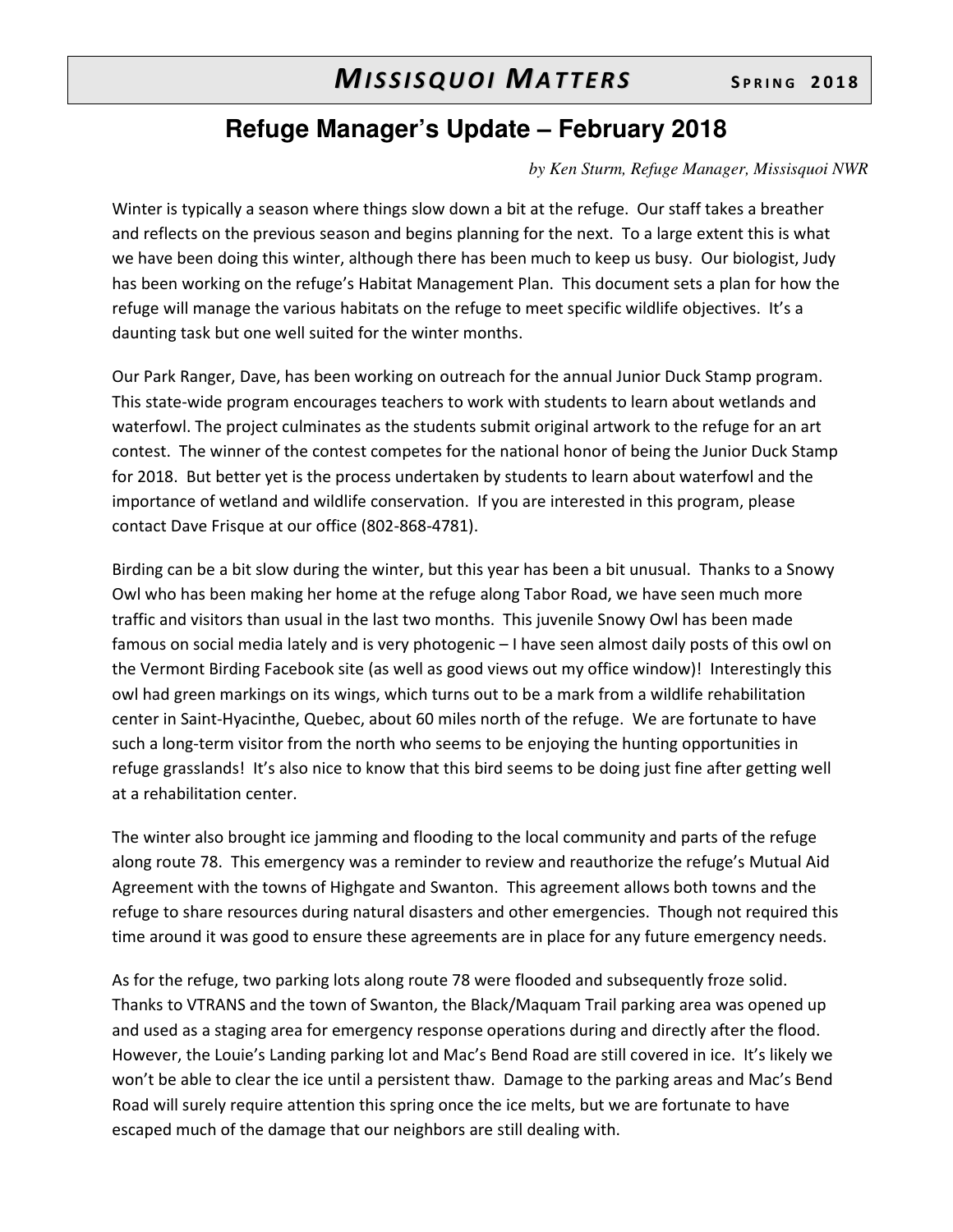

## **Spring Activities Schedule at Missisquoi National Wildlife Refuge**

*29 Tabor Rd.* 

*Swanton, VT 05488* 

**All programs and tours are free, but registration is required where noted.** 

## **Owl Prowl Friday, March 16, 7:00 to 9:00 PM**

Join refuge volunteer and Friends Board member, Ken Copenhaver for an evening walk to watch and listen for some of our resident birds who operate during the night shift. An Owl Prowl will start at the Stephen Young Marsh Trail area. Meet at the parking lot for the trail located on Tabor Road, about one mile past the refuge Visitor Center. Look for roadside signage "Refuge Trails Parking." Dress appropriately and bring a low intensity flashlight.

Please call 802-868-4781 to register for this activity.

## **Vernal Pool Walk Friday, April 13, 6:00 to 8:00 PM**

Join Park Ranger, David Frisque for a look at the life and activity in a vernal pool early in the spring. Vernal pools are important breeding areas for some of the more reclusive and seldom seen amphibians such as wood frogs, and salamanders. Because these temporary wetlands often dry up completely by late summer or early fall, egg laying and early development of juvenile salamanders and frogs must begin early in the spring. The Vernal Pool walk will be at the Stephen Young Trail area. Meet at the parking lot for the trail located on Tabor Road, about one mile past the refuge Visitor Center. Look for roadside signage "Refuge Trails Parking." Bring a small flashlight and wear waterproof footwear.

Please call 802-868-4781 to register for this activity.

## **Woodcock Walk Friday, April 20, 6:30 to 8:30 PM**

Join refuge volunteer, Greg Simard on a Woodcock Walk at the Stephen Young Marsh area. Woodcock have a unique courtship display that incorporates an aerial display and a ground level calling display that occurs near sunset and into the early evening hours. Join Greg for an enjoyable early evening walk to witness this unique spring time behavior. Meet at the parking lot for the trail located on Tabor Road, about one mile past the refuge Visitor Center.

Please call 802-868-4781 to register for this activity.

### **Woodcock Walk Friday, May 4, 7:30 to 9:00 PM**

Join Park Ranger, David Frisque for another Woodcock Walk at the Stephen Young Marsh area. Meet at the parking lot for the trail located on Tabor Road, about one mile past the refuge Visitor Center.

Please call 802-868-4781 to register for this activity.

## **Refuge Green Up Day Friday, May 4, 9:00 AM to approx 12:00 PM**

The Missisquoi NWR will conduct a Refuge Green Up Day. The refuge will concentrate its efforts on river cleanup activities using refuge boats. Refuge staff will monitor river water levels and flows. Should floodplain water levels be excessively high or if flow rates in the river channel are too strong due to snow melt and spring rains, this event may be postponed or canceled. Participants will meet at the Louie's Landing Parking Lot on Rte 78, about 3.5 miles west of Swanton village.

Please call 802-868-4781 to register for this activity.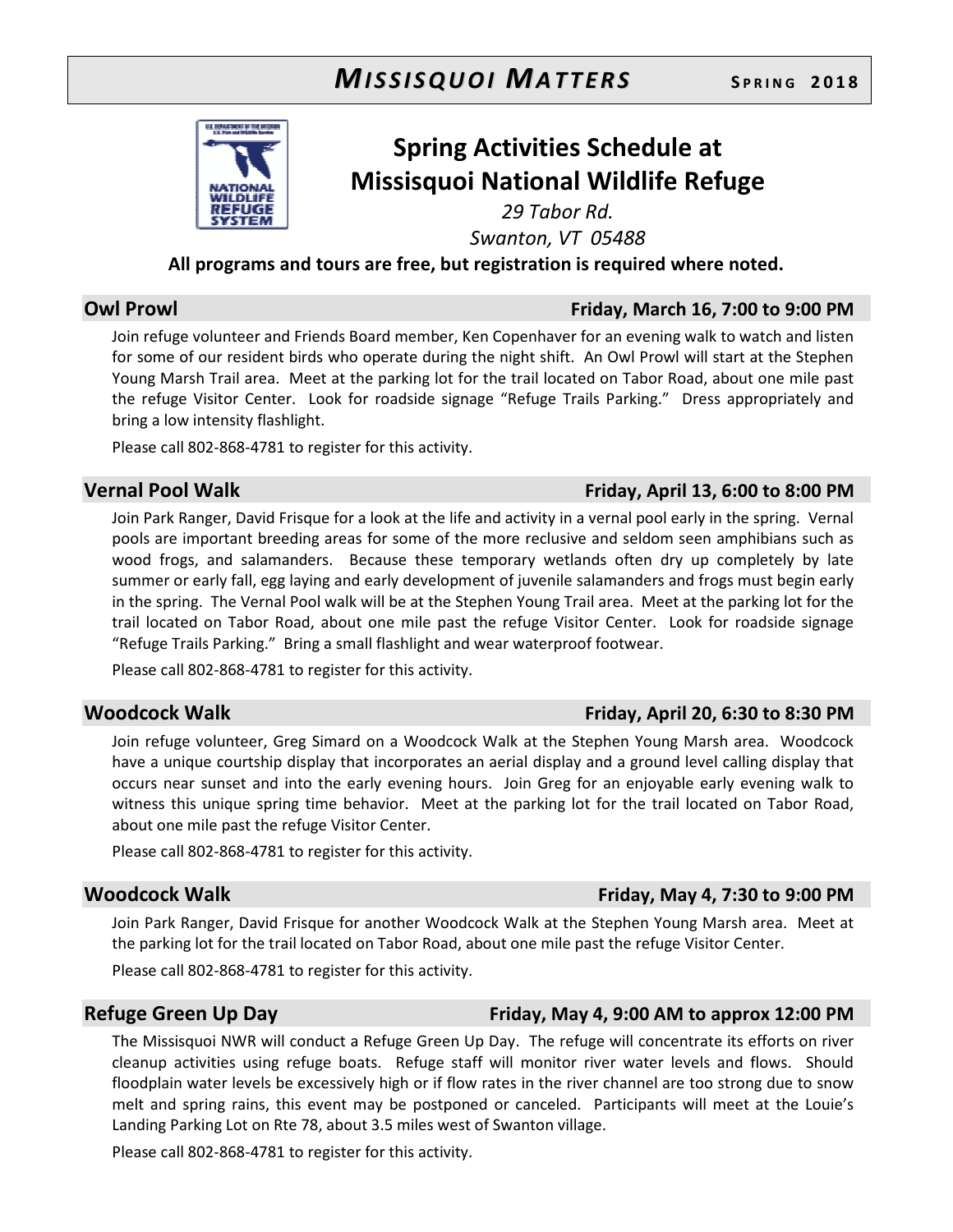### **2018 "Art on the Refuge" Reception Friday, May 18, 5:30 to 6:30 PM**

Our annual "Art on the Refuge" exhibit opens on Friday, May 18th with an artists' reception at the Refuge Visitor Center. Stop by to meet and chat with the artists who are exhibiting their work in the refuge art show. Artwork will be displayed through July 20. Light refreshments will be served.

### **Bird Talk by Maeve Kim Friday, May 18, 6:30 to 8:00 PM**

As a prelude to World Migratory Bird Day (see next event), Maeve Kim will give a presentation the evening before titled "Nature's Super-Habitats: Wetland Conservation and the National Wildlife Refuge System." Maeve is an avid birder and knowledgeable about many aspects of bird life and behavior. The presentation will be held at the refuge Visitor Center.

### **World Migratory Bird Day Saturday, May 19, 7:30 AM to approx 2:00 PM**

The Refuge will celebrate World Migratory Bird Day (formerly known as International Migratory Bird Day) on Saturday, May 19, 2018. The WMBD theme this year is "Year of the Bird," marking 2018 as the centennial of the Migratory Bird Treaty Act.

Activities will begin at 7:30 AM with an orientation at the refuge Visitor Center. Participants will split up into several boat trips and bird walks, during which we will record all bird species and count as many individuals within those species as we can identify. All birding participants will return to the Visitor Center by 11:30 AM to tally results over a light lunch provided by the Friends.

At approximately 1:00 PM, Dave Adams from the Vermont Fish and Wildlife Department will give a presentation on "Wildlife Habitat Improvement."

Throughout the day, an exhibit of artworks from local artists will be on display at the Visitor Center. The exhibit will run through mid-July. Further information on entering works in the exhibit will be available on the Friends website www.friendsofmissisquoi.org in the near future.

**Please call 802-868-4781 to register for this activity.** Also please check back closer to the event date for any changes/additions to the schedule. We will probably also be doing an "Early Bird" bird walk like we did for the past 2 years. Check the Friends website calendar for further information and updates: http://friendsofmissisquoi.org/calendar/

## **2018 "Art On the Refuge" Exhibit May 19 through July 20 and May 19 through July 20**

The Friends of MNWR is hosting an Art Exhibit again this year at the Refuge Visitor Center. Works will be focused on birds and nature found on the refuge. Media may include oil, acrylics, watercolor, pen and ink, pastels, photographs, and fabric-related works. Most works will be for sale. Artwork can be viewed and

PM.

### **Kids Fishing Clinic Saturday, June 2, 8:00 AM to approx 1:00 PM**

The annual Kids Fishing Clinic will take place along the Macs Bend Road from Louie's Landing parking lot down to the Macs Bend boat launch site, a distance of about 1 mile. Fishing will take place along the banks of the Missisquoi River. Numerous educational and informational venues will be operating near the Macs Bend Building while the fishing is on-going. These include fly casting, fly tying, spincasting, watershed models and demonstrations, a fish ID aquarium, lure making, and an aquatic invasive species display. Children are encouraged to participate in these activities at some time while they are fishing. A light lunch will be served, and a limited number of random drawing prizes will be given away at the end of the event.

purchased during normal refuge office hours through July 20, Monday to Friday, from 8:00 AM to 4:30

Please call 802-868-4781 to register for this popular annual event.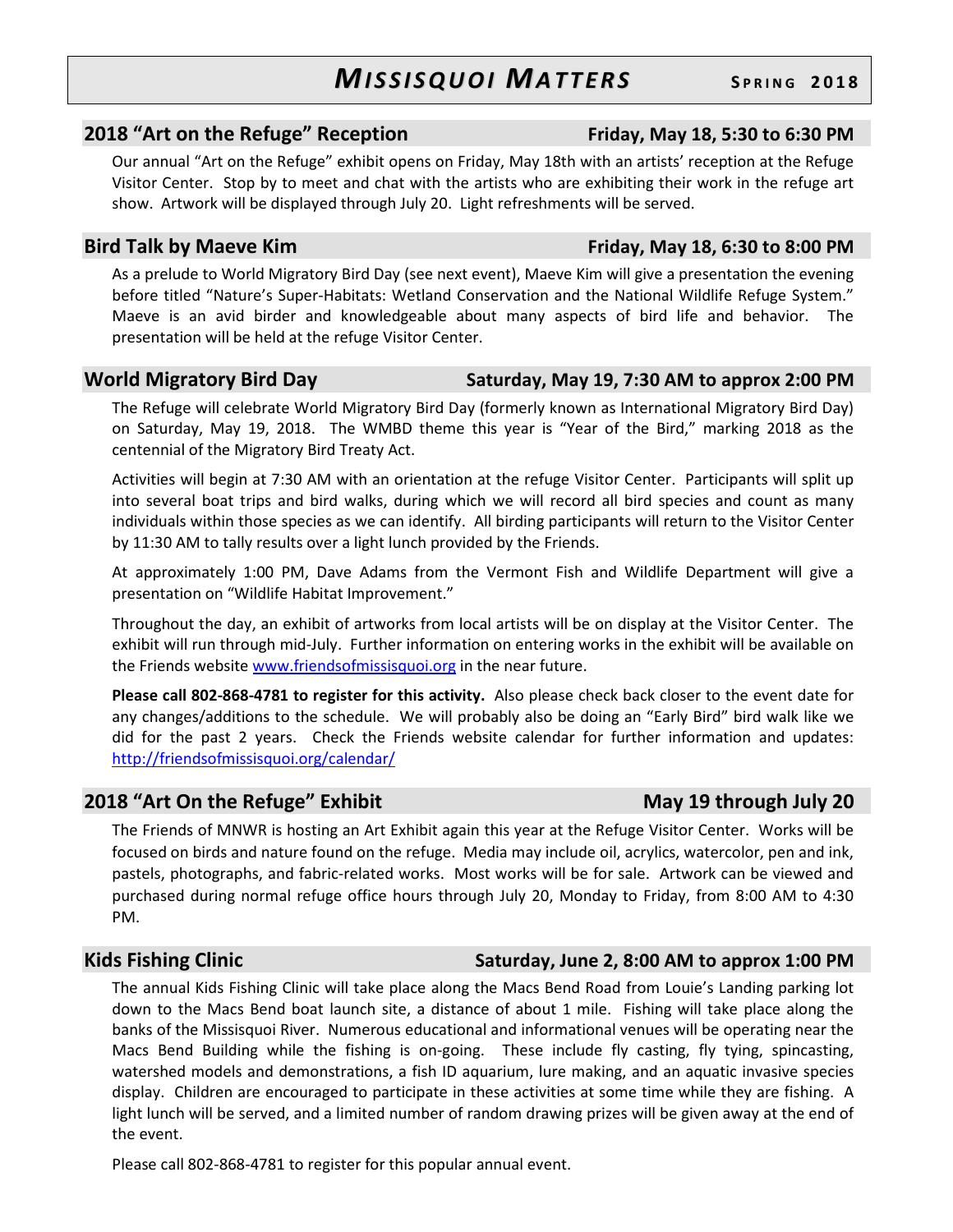**Monthly Bird Monitoring Walks 3rd Saturday of each month, 8:00 to 10:00 AM**

Friends of MNWR members Ken Copenhaver and Julie Filiberti will lead bird monitoring walks year-round on various refuge trails on the third Saturday of each month. The purpose of the walks is to gather longterm data on the presence of birds, their abundance, and changes in populations. Observations are entered into the Vermont eBird database where data is stored by the Cornell Lab of Ornithology and the National Audubon Society. These walks are appropriate for birders of all skill levels and provide a wonderful opportunity to learn about birds throughout the seasons. **After 95 months of walks we have recorded 151 species of birds.** (In December we added Snow Bunting to our species list.) Registration for the walks is not required. The schedule for the next three months is:

- **March 17: Railroad Trail.** Meet at the parking lot on Tabor Rd, about a mile past the refuge Visitor Center and across the road from the marsh.
	- **April 21: Maquam/Black Creek Trail**. Meet at the parking lot located on Rte 78 approx. 2 ½ miles west of Swanton village.
	- **May 19: Stephen Young Marsh Trail.** See World Migratory Bird Day info above.

**Other Spring events will be posted on the Friends website as soon as dates are known.** 

**To check for any schedule changes or additions, visit the Friends website at** 

**www.friendsofmissisquoi.org and click on "Calendar."** 

**For more information about the refuge, visit www.fws.gov/refuge/missisquoi/**

Also, visit https://www.facebook.com/friendsofmissisquoi to learn more about the refuge and coming events. You can also look at, comment on, and share your own photos.

### **The Deer**

The Deer stands alone, He sniffs the air, He hopes to smell sweet apples. It is fall, The hunters are out, Hide in the woods, and sleep on a moss bed.

### **The Owl**

The owl sits alone, He looks around, It is a good day, He will hunt for mice, And feed his young family.

Poems by Joan Frey, used with permission

## **FRIENDS OF MISSISQUOI NATIONAL WILDLIFE REFUGE**

## **Bi-monthly Board Meeting**

**Wednesday, March 14, 2018 at 6:30 pm** 

### **At the Refuge Visitor Center**

Members are always welcome to attend. Come and see what the board is planning and contribute your ideas.

### **Next meeting: Wednesday, May 9, 2018 at 6:30 pm**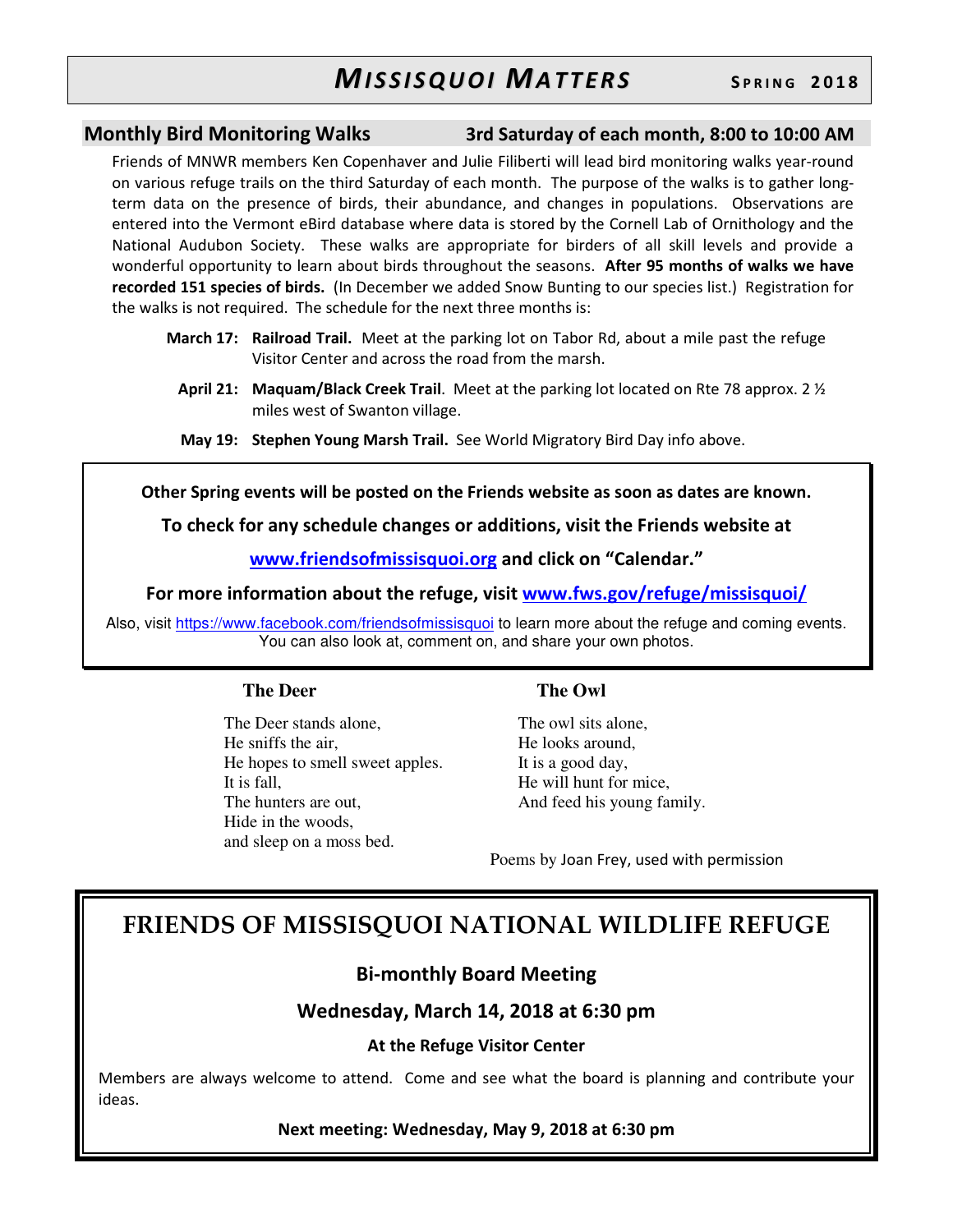## **This Snow Has Fleas**

*by Judy Sefchick Edwards, Wildlife Biologist, Missisquoi NWR* 

It's a brisk February day, but the sun is shining and the wind is still. Walking in the woods, I notice some tiny black specks on the snow. At first glance, creature just one-eighth of an inch in size! Granted, they can't control their springing height, flight, or direction, and sometimes land exactly where they

> started—but why run, when you can just spring into action?

If you want to find snow fleas, try venturing out on a sunny day. Look for areas of melting snow at the base of a tree, the indentation of footprints, or the tracks of a cross-country ski. These areas provide easy access to the

snow's surface, where all self-respecting snow fleas really want to be. Once there, snow fleas can have the time of their lives--basking in sunshine, indulging in microscopic matter, looking for mates, or congregating for the next mass migration. Who knew these miniscule marvels had such an active social life?

Walking the trails at Missisquoi is a great way to appreciate the signs and tracks of winter. For those less-inclined, why not wait for a warmer sunny day, like me…and just track snow fleas? Seeing springing snow fleas, on an otherwise quiet landscape, is guaranteed to bring a smile to even those with cabin fever. Who knows—after seeing them, you may even be thankful for the snow? Don't worry, I won't tell anyone that I saw you out there, having fun, once you see that *this snow has fleas!*

## **eBird on the Refuge in 2017**

In 2017, 995 checklists were submitted for the refuge and adjacent area by 122 people, for a total of 216 species. That's a lot of birds and a lot of birding! If you're not already submitting your bird sightings to eBird, please consider doing so. The data is used by many researchers to better understand bird population trends and other research important for protecting birds.

it looks like bits of bark or tree, but on closer inspection, I see the specks are *moving*. Ohoh, that's when I realize--*this snow has fleas!* Don't start itching just yet. The black specks are *snow fleas* and aren't related to fleas at all. They don't bite, transmit disease, or bother humans, pets, or



wildlife. In fact these tiny winter wonders do more good than harm, and are an important part of nature's cycle.

Related to insects, but fundamentally distinct, snow fleas are a specialized group of small, six-legged arthropods called *springtails*. Interestingly, they've survived life on earth for 400 million years by having the unique ability to withstand extreme conditions. By having proteins that act as antifreeze, snow fleas don't have to worry about Vermont's freezing temperatures or getting frostbite!

To the casual observer, snow fleas may look lifeless, since they're flightless and usually slow-moving. What they don't realize, however, is that these speed-fleas can m-o-v-e when they need to. A spring-like mechanism on their abdomen can catapult them high into the air, sometimes by as much as twelve inches! What a surprise from a